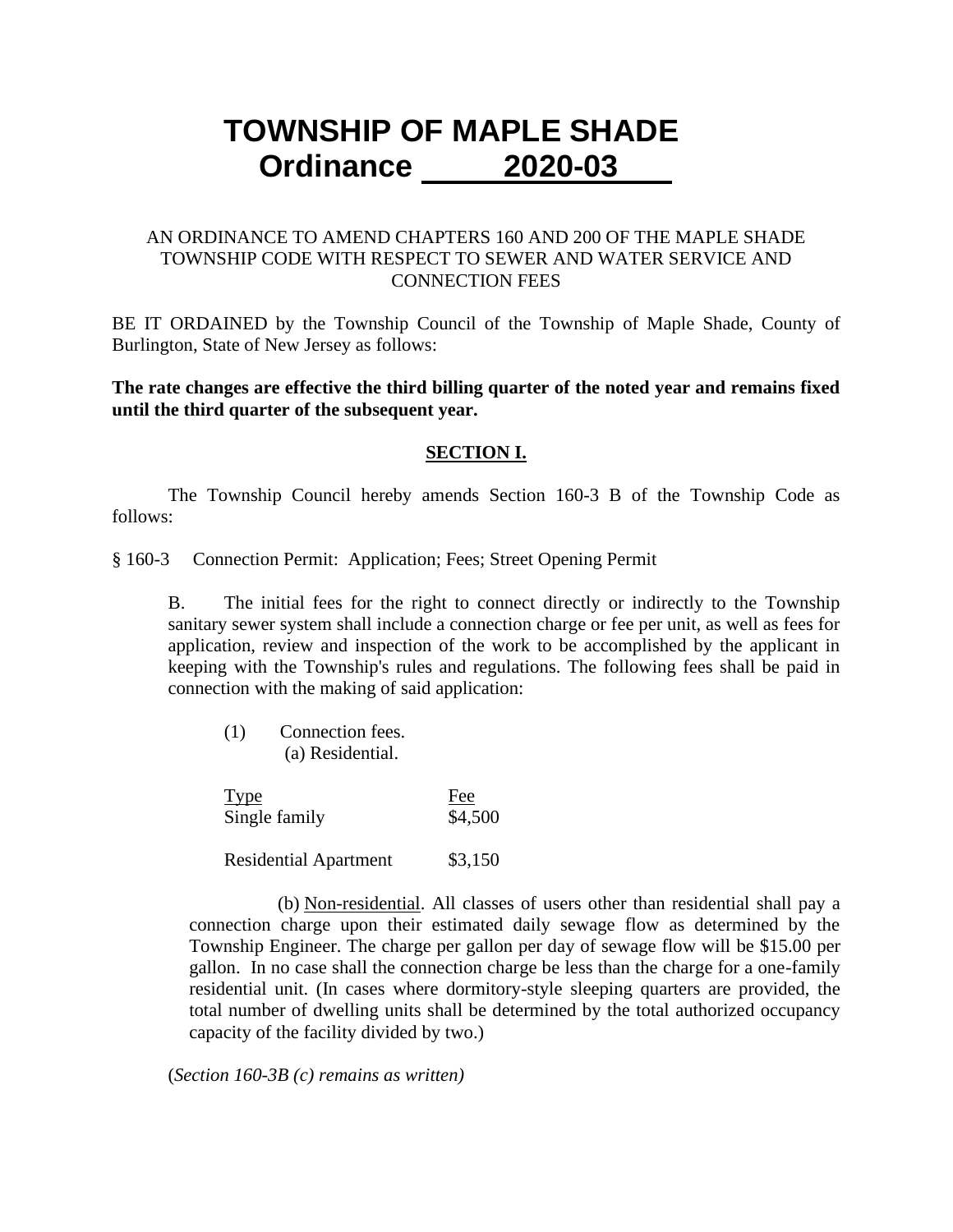#### **SECTION II.**

The Township Council hereby amends Section 160-6 is as follows:

§ 160-6 Sewer service fees

 $\mathbf{W}$   $\mathbf{W}$ 

A. The yearly rate or rental for the use of the sewers shall be as follows:

(1) Minimum Quarterly Charge: There shall be a minimum quarterly charge for usage of 5,000 gallons or less per quarter for all residential and commercial users. The rates are set forth below. The minimum quarterly charge for multi-unit residential units (three or more units) serviced through a single water meter shall be determined by the number of units times the minimum residential quarterly charge. The minimum quarterly charge for senior citizens shall be discounted by 10%. For purposes of this section, a "senior citizen" is a person 65 years or older and who qualifies for the appropriate deduction pursuant to the local property tax laws.

| water meter<br>Size                       | <b>2020</b> Rate       | 2021 Rate              | 2022 Rate                | 2023 Rate                |
|-------------------------------------------|------------------------|------------------------|--------------------------|--------------------------|
| Residential<br>$5/8$ " or $\frac{3}{4}$ " | \$<br>80.00            | \$<br>81.50            | 83.00<br>\$              | \$<br>84.50              |
| Commercial<br>$5/8$ " or $\frac{3}{4}$ "  | 103.00<br>\$           | 105.00<br>\$           | \$107.00                 | 109.00<br>$\mathbb{S}^-$ |
| 1"                                        | 194.00<br>$\mathbb{S}$ | 198.00<br>$\mathbb{S}$ | 202.00<br>$\mathbb{S}^-$ | 206.00<br>\$             |
| $1\frac{1}{2}$                            | \$221.00               | 225.00<br>\$           | \$229.00                 | \$233.00                 |
| 2"                                        | 469.00<br>$\mathbb{S}$ | 478.00<br>$\mathbb{S}$ | \$487.00                 | \$496.00                 |
| 3"                                        | 943.00<br>$\mathbb{S}$ | 961.00<br>S.           | 979.00<br>$\mathbb{S}$   | 997.00<br>$\mathbb{S}^-$ |
| 4"                                        | \$1,917.00             | \$1,955.00             | \$1,994.00               | \$2,034.00               |
| 6"                                        | \$2,356.00             | \$2,403.00             | \$2,451.00               | \$2,500.00               |

(2) Excess sewerage use. Excess sewerage use over and above the quarterly allowance shall be at the following rates:

| Water Usage    |                  |           |           |           |
|----------------|------------------|-----------|-----------|-----------|
| Rate (Gallons) | <b>2020</b> Rate | 2021 Rate | 2022 Rate | 2023 Rate |
|                |                  |           |           |           |
| Residential    |                  |           |           |           |
| $0-5,000$      | \$0.00           | \$0.00    | \$0.00    | \$0.00    |
| 5,001-20,000   | \$5.65           | \$5.80    | \$5.95    | \$6.10    |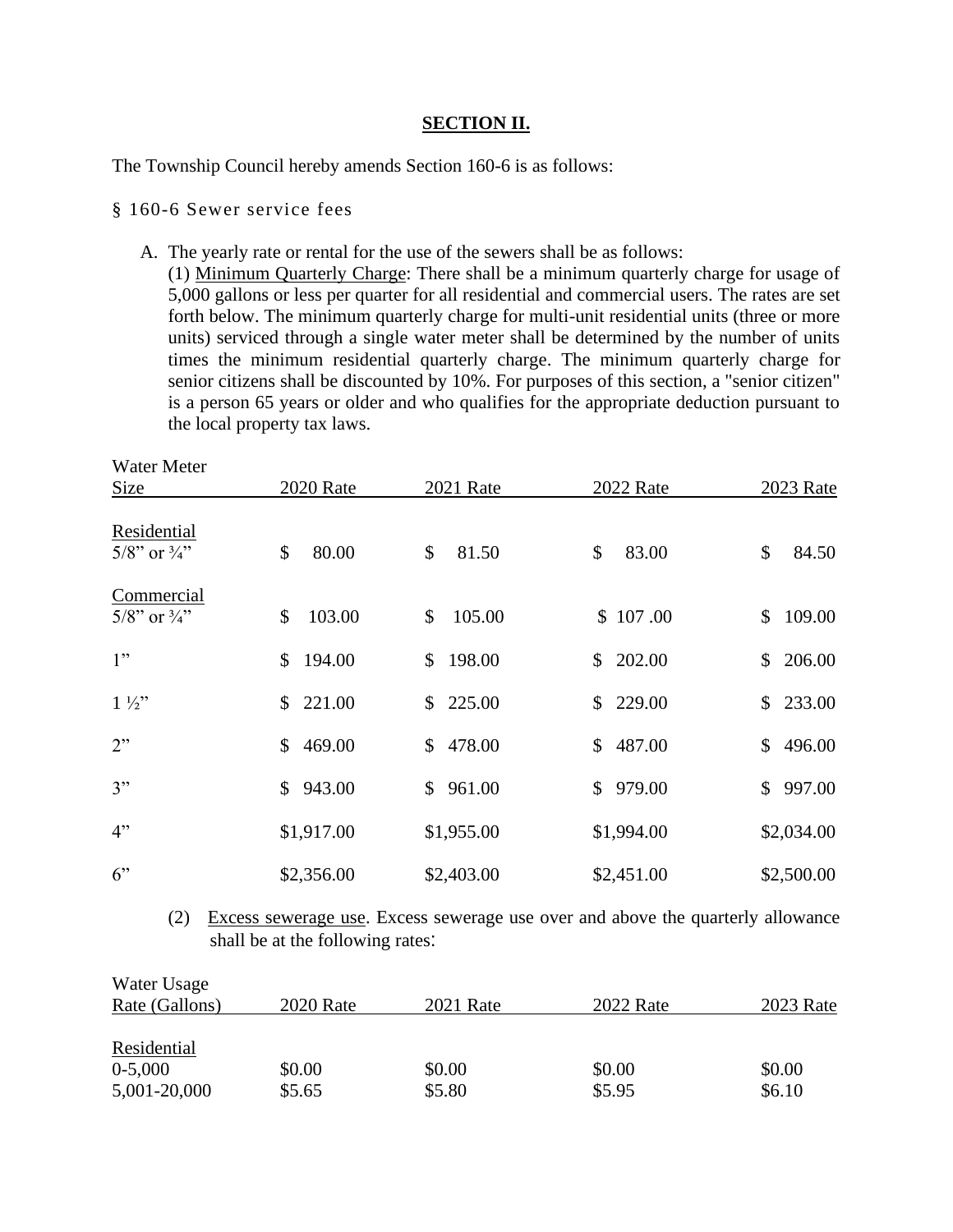| 20,000-40,000<br>$40,000$ plus | \$6.50<br>\$7.25 | \$6.65<br>\$7.40 | \$6.80<br>\$7.55 | \$6.95<br>\$7.70 |
|--------------------------------|------------------|------------------|------------------|------------------|
| Commercial                     |                  |                  |                  |                  |
| $0-5,000$                      | \$0.00           | \$0.00           | \$0.00           | \$0.00           |
| 5,001-20,000                   | \$5.65           | \$5.80           | \$5.95           | \$6.10           |
| 20,000-40,000                  | \$6.50           | \$6.65           | \$6.80           | \$6.95           |
| 40,000 Plus                    | \$7.25           | \$7.40           | \$7.55           | \$7.70           |

- (3) The above minimum quarterly charges shall be effective as of the third quarter billing for 2020. The above excess sewerage use shall be applied to water meter readings used to generate bills for third quarter billing, regardless of when the water may have been consumed.
- (4) Summer allowance for water not discharged into the sewer system.
	- [\(a\)](http://www.ecode360.com/6927159#6927159) Prior to the computation of the sewer bill for a single-family residential user during the summer months, the water consumption reading for that quarter shall be reduced by 10% to reflect water usage not discharged into the sanitary sewer system.
	- [\(b\)](http://www.ecode360.com/6927160#6927160) As an alternative to Subsection  $A(5)(a)$  above, all classes of users within an existing utility account may, at their own cost and expense, request the Township to install an additional water meter to measure water consumption for those uses where water is not discharged into the sewer system, such as lawn sprinkler systems. Upon installation of the meter and creation of the additional water account, a reading of the additional meter shall be taken each quarter and a bill issued for the actual water consumed. If a quarterly reading indicates no consumption for the given period, the minimum quarterly charge provided in § 200-24 of the Township Code shall be charged.
- [\(5\)](http://www.ecode360.com/6927161#6927161) Any property owner not connected to the Township water system, but connected to the Township sewer system shall be charged for sewerage service in accordance with the water consumption figures provided to the Township from either a water company or a water meter system approved by the Township Tax Collector. Said water meter consumption figures shall be provided to the Township Tax Collector every quarter upon demand.
- [B.](http://www.ecode360.com/6927162#6927162) Whenever any premises uses water for an industrial or commercial purpose in such a manner that the water so used or any portion thereof is not discharged into the sewerage system of the Township, the quantity of water so used and not discharged into the Township's sewerage system shall be excluded in determining the sewer service charge for said premises; provided, however, that the quantity of water so used and not discharged into the Township's sewerage system is measured by a separate device or devices, meter or meters approved by the Township and installed by the owner or occupant of the premises without cost to the Township and in a manner satisfactory to the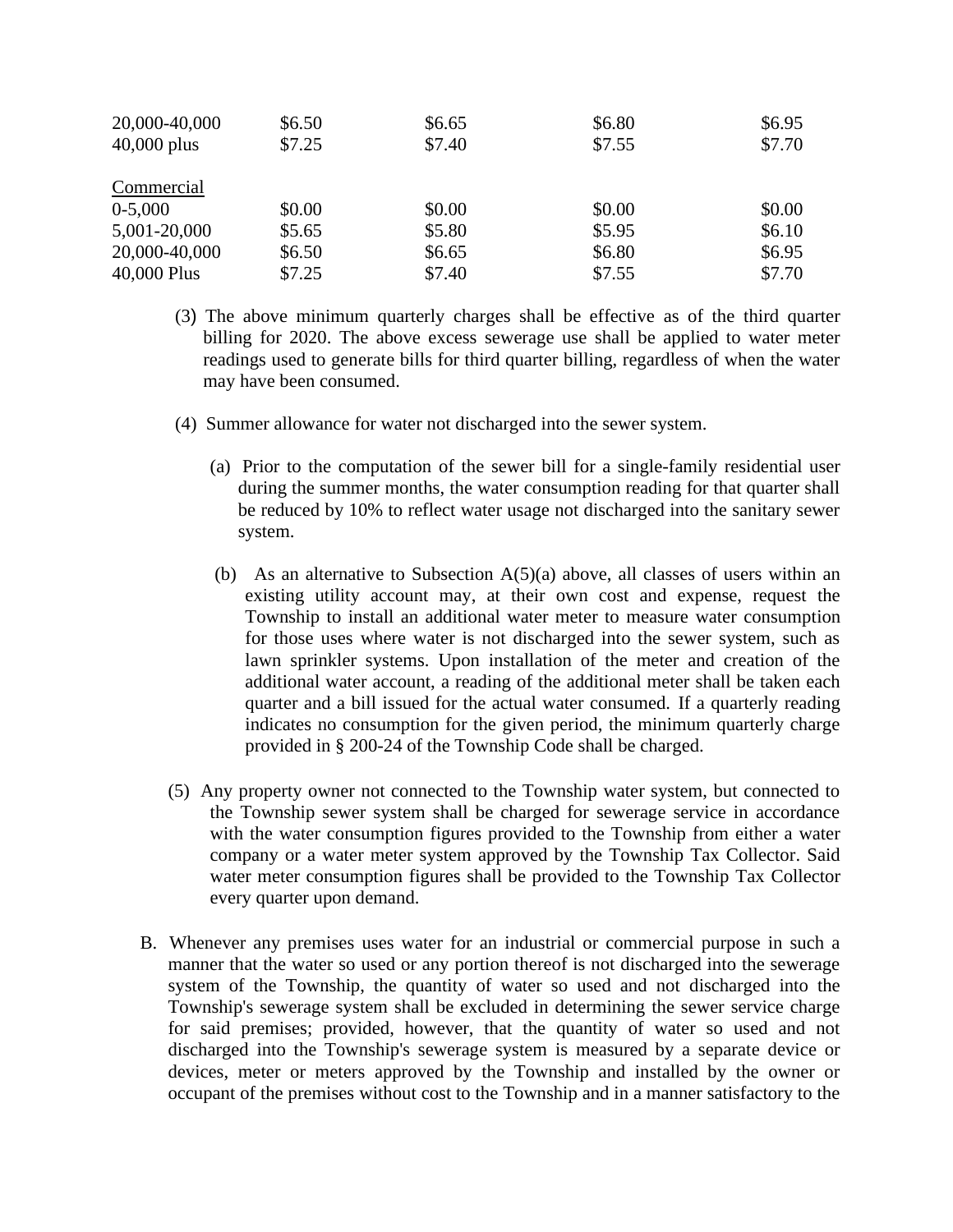Township; and provided further that the water used on said premises and discharged into the Township's sewerage system is also measured separately by an approved meter. The additional sewer service charge for said premises shall be computed on the basis of 40% of the charge for water furnished to said premises and discharged into the Township's sewerage system.

- [C.](http://www.ecode360.com/6927163#6927163) Payment.
	- [\(1\)](http://www.ecode360.com/6927164#6927164) All of the sewer rentals or rates or charges provided herein shall be payable to the Tax Collector on a quarterly basis and, if not paid within 30 days from the billing date, shall become delinquent and shall bear interest thereon at a rate similar to the rate charged for delinquent taxes in the Township and shall become a lien on the property and shall be collectible as in the case of other municipal taxes, charges or liens.
	- [\(2\)](http://www.ecode360.com/6927165#6927165) All of the sewer rentals or rates or charges provided herein for users located outside the territorial boundaries of the Township of Maple Shade shall be payable to the Collector of Taxes on a quarterly basis and, if not paid within 30 days from the billing date, shall become delinquent and shall bear interest thereon at a rate similar to the rate charged for delinquent taxes in the Township. At the time the charges become delinquent, sewer service may be discontinued.
	- [\(3\)](http://www.ecode360.com/6927166#6927166) Sewer service may also be shut off in accordance with the procedures set forth in § 200-18B and C which are established with respect to water service.

## **SECTION III.**

Section 200-3 is hereby amended as follows:

§200-3 Water Service Fees

A. The initial fees for the right to connect directly or indirectly, to the Township's potable water system shall include a connection charge or fee per unit, as well as for application, review and inspection of work to be accomplished by the applicant in keeping with the Township's rules and regulations. These fees are as follows:

[\(1\)](http://www.ecode360.com/6928793#6928793) Connection fees. [\(a\)](http://www.ecode360.com/6927134#6927134) Residential.

| <b>Type</b>                  | Fee        |
|------------------------------|------------|
| Single family                | \$3,000.00 |
| <b>Residential Apartment</b> | \$2,100.00 |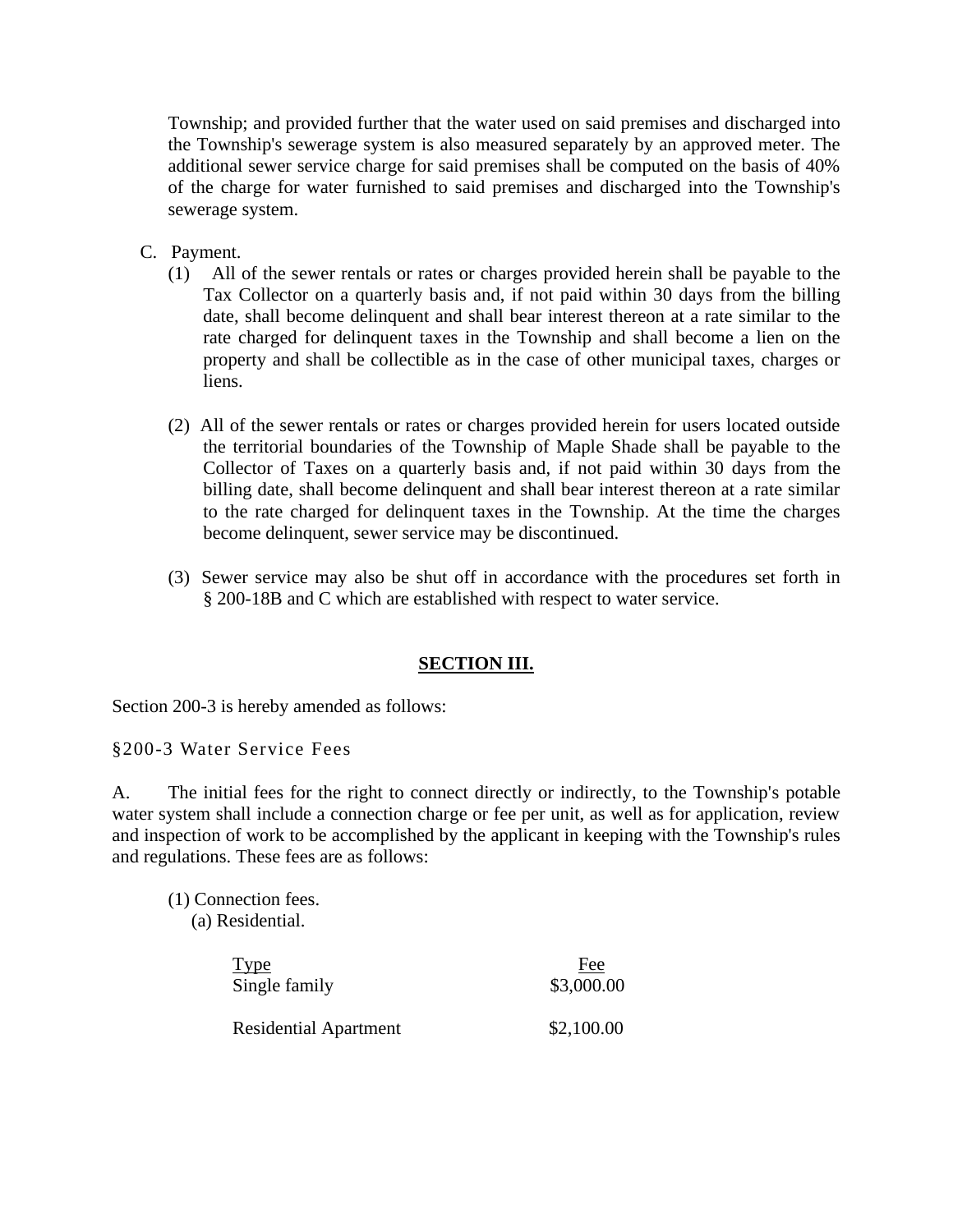[\(b\)](http://www.ecode360.com/6928795#6928795) Other than residential. All classes of users other than residential shall pay a connection charge based upon their estimated daily water usage as determined by the Township Engineer. The charge per gallon per day of water usage will be \$10.00. In no case shall the connection charge be less than the charge for a one-family residential unit. (In cases where dormitory sleeping quarters are provided, the total number of dwelling units shall be determined by the total authorized occupancy capacity of the facility divided by two.)

|  | (c) Water Service Irrigation: |
|--|-------------------------------|
|  |                               |

| Service line    | Fee |             |
|-----------------|-----|-------------|
| 1" connection   |     | \$2,100.00  |
| 1.5" connection |     | \$4,725.00  |
| 2" connection   |     | \$8,400.00  |
| 3" connection   |     | \$18,000.00 |
| 4" connection   |     | \$33,600.00 |
|                 |     |             |

*All other subsections shall remain as written.* 

#### **SECTION IV.**

Section 200-24 is hereby amended as follows:

§ 200-24 Water Rates

- A. The yearly rate or rental for water service shall be as follows:
	- (1) Minimum Quarterly Charge: There shall be a minimum quarterly charge for usage of 5,000 gallons or less per quarter for all residential and commercial users. The rates are set forth below. The minimum quarterly charge for multi-unit residential units (three or more units) serviced through a single water meter shall be determined by the number of units times the minimum residential quarterly charge.

| Water Meter                |                  |           |              |                        |
|----------------------------|------------------|-----------|--------------|------------------------|
| Size                       | <b>2020</b> Rate | 2021 Rate | 2022 Rate    | 2023 Rate              |
| Residential                | 25.00            | 25.50     | 26.00        | 26.50                  |
| $5/8$ " or $\frac{3}{4}$ " | \$               | \$        | \$           | \$                     |
| Commercial                 | 82.00            | 83.50     | 85.00        | 86.50                  |
| $5/8$ " or $\frac{3}{4}$ " | \$               | \$        | \$           | \$                     |
| 1"                         | \$154.00         | \$157.00  | 160.00<br>\$ | 163.00<br>$\mathbb{S}$ |
| $1\frac{1}{2}$             | 172.00           | 175.00    | 178.00       | 181.00                 |
|                            | S.               | S         | \$           | \$                     |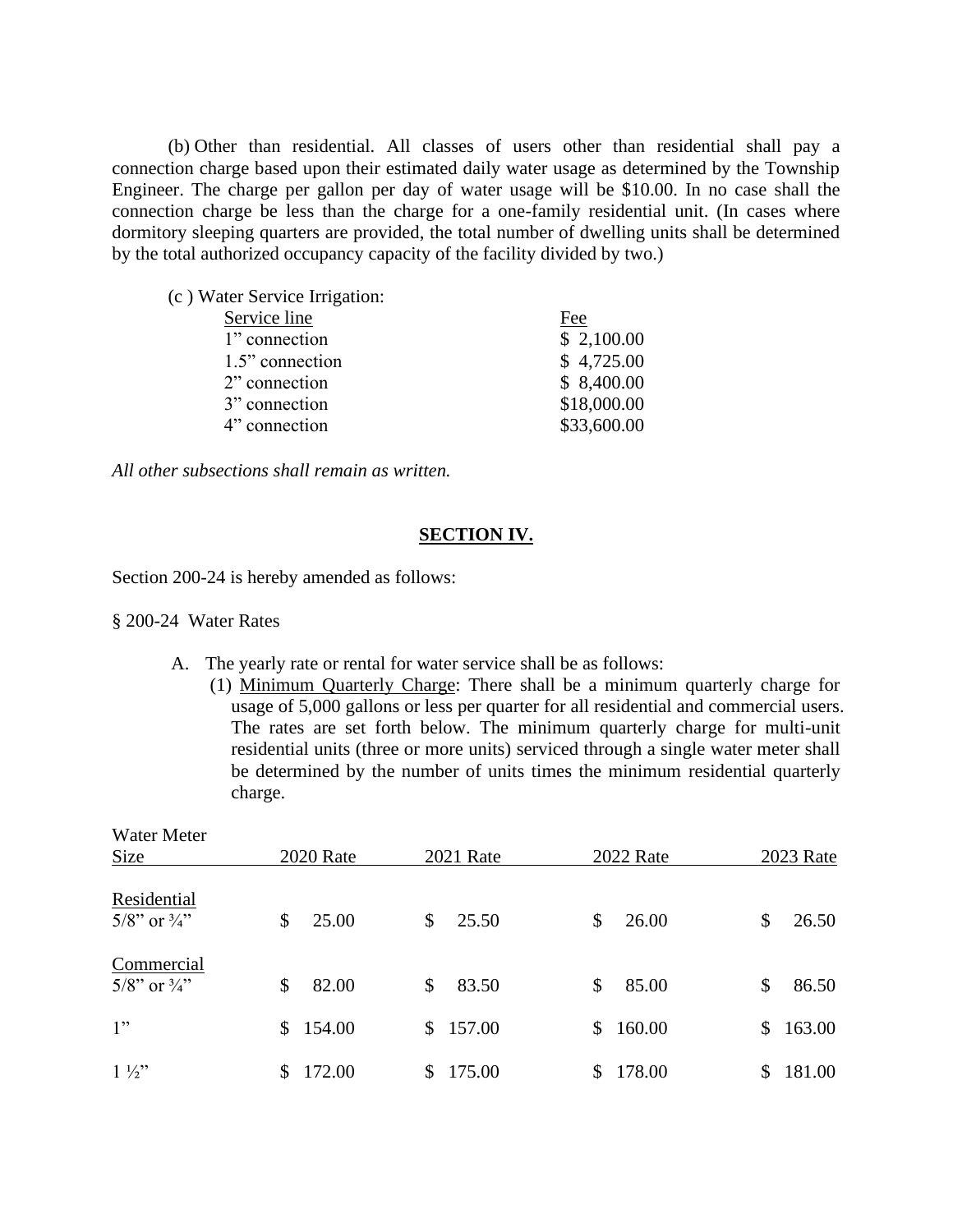| 2" | \$373.00   | \$380.00   | \$387.00   | \$394.00   |
|----|------------|------------|------------|------------|
| 3" | \$759.00   | \$774.00   | \$789.00   | \$805.00   |
| 4" | \$1,534.00 | \$1,565.00 | \$1,596.00 | \$1,628.00 |
| 6" | \$1,945.00 | \$1,984.00 | \$2,024.00 | \$2,064.00 |

(2) Excess water use. Excess water use over and above the quarterly allowance shall be at the following rates:

| <b>2020</b> Rate | <b>2021 Rate</b> | 2022 Rate | 2023 Rate |
|------------------|------------------|-----------|-----------|
|                  |                  |           |           |
|                  |                  |           |           |
| \$0.00           | \$0.00           | \$0.00    | \$0.00    |
| \$5.65           | \$5.80           | \$5.95    | \$6.10    |
| \$6.50           | \$6.65           | \$6.80    | \$6.95    |
| \$7.25           | \$7.40           | \$7.55    | \$7.70    |
| \$7.25           | \$7.40           | \$7.55    | \$7.70    |
|                  |                  |           |           |
| \$0.00           | \$0.00           | \$0.00    | \$0.00    |
| \$5.65           | \$5.80           | \$5.95    | \$6.10    |
| \$6.50           | \$6.65           | \$6.80    | \$6.95    |
| \$7.25           | \$7.40           | \$7.55    | \$7.70    |
| \$7.25           | \$7.40           | \$7.55    | \$7.70    |
|                  |                  |           |           |

B. The minimum quarterly charges set forth above shall be applied as of the third quarter billing for 2020. The excess water consumption rates shall be applied to water meter readings used to generate bills for the third quarter billing, regardless of when the water may have been consumed.

## **SECTION V.**

Section 200-25 shall be amended as follows: §200-25 Annual Fees for Fire Service Fees for fire service are as follows: [A.](http://www.ecode360.com/6928867#6928867) Private fire service.

| Service Provided     | Unmetered | Metered |
|----------------------|-----------|---------|
| Private fire hydrant | \$170     | \$ 70   |
| 2" fire service line | \$230     | \$90    |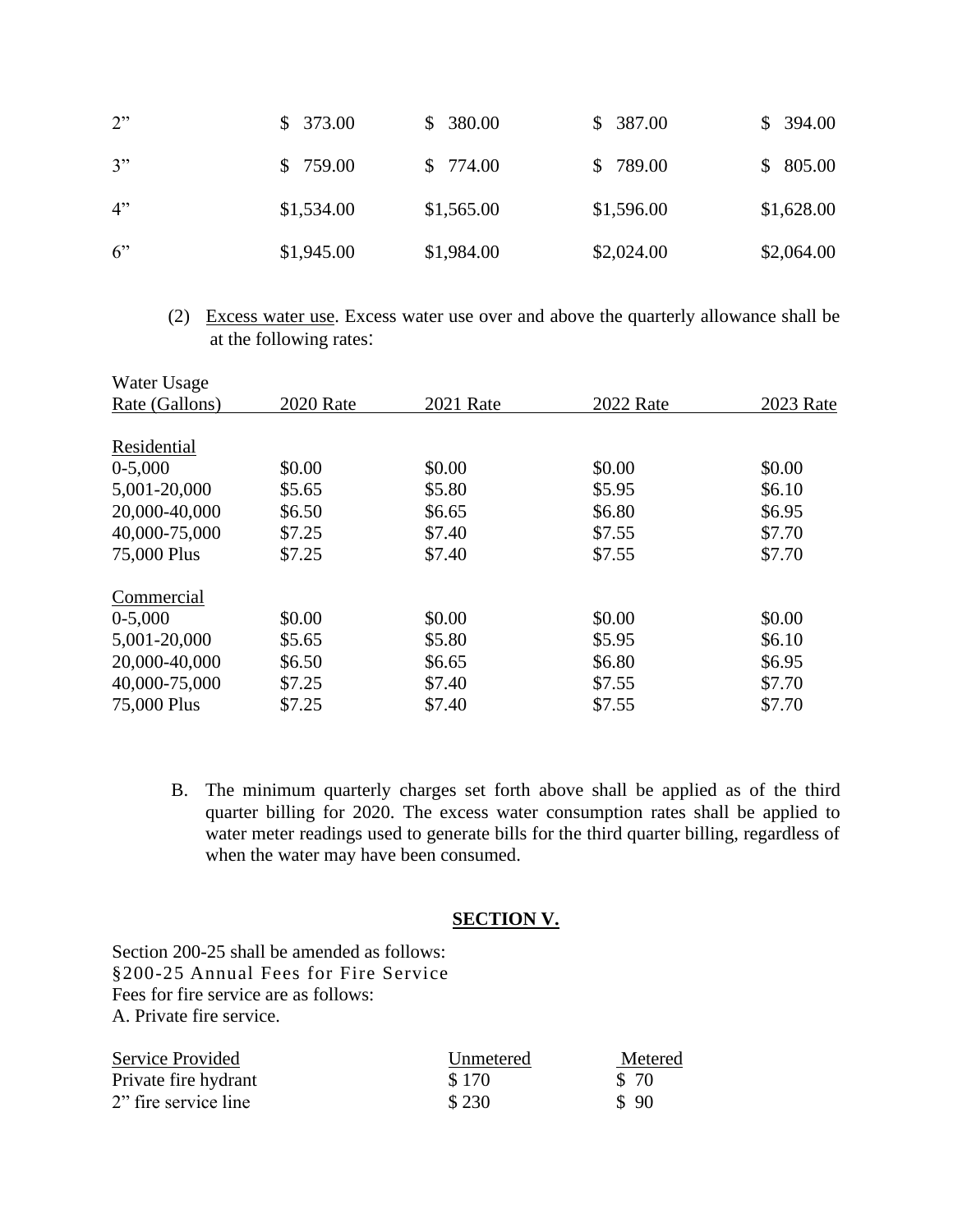| 3" fire service line | \$ 360 | \$130 |
|----------------------|--------|-------|
| 4" fire service line | \$520  | \$200 |
| 6" fire service line | \$900  | \$320 |
| 8" fire service line | \$1280 | \$450 |

[\(2\)](http://www.ecode360.com/6928874#6928874) In addition to the above, an annual charge will also be applied in the amount \$1.00 per sprinkler head for unmetered and \$.40 for metered systems.

(3) The above charges shall be effective as of the third quarter billing for 2020.

## **SECTION VI.**

This Ordinance shall take effect upon final passage and publication according to law.

## **SECTION VII.**

All Ordinances or parts of Ordinances inconsistent with this Ordinance are hereby repealed to the extent of such inconsistency.

## **SECTION VIII.**

If any section, paragraph, subdivision, clause or provision of this Ordinance shall be adjudged invalid, such adjudication shall apply only to the section, paragraph, subdivision, clause or provision and the remainder of this Ordinance shall be deemed valid and effective.

April 9, 2020

| Motion for Introduction: |               | Second:       |             | Comments:   |                |               |
|--------------------------|---------------|---------------|-------------|-------------|----------------|---------------|
| <b>COUNCIL</b>           | <b>MOTION</b> | <b>SECOND</b> | <b>AYES</b> | <b>NAYS</b> | <b>ABSTAIN</b> | <b>ABSENT</b> |
| Kauffman                 |               |               | х           |             |                |               |
| Manchello                |               |               | х           |             |                |               |
| Ms. Nunes                |               | X             | х           |             |                |               |
| Wiest                    | x             |               | x           |             |                |               |
| Mrs. Volpe               |               |               | х           |             |                |               |

# **CERTIFICATION**

I hereby certify the foregoing to be a true copy of an Ordinance adopted by the Maple Shade Township Council at a meeting held on May 14, 2020.

Andrea T. McVeigh, Township Clerk

 $\overline{\phantom{a}}$  ,  $\overline{\phantom{a}}$  ,  $\overline{\phantom{a}}$  ,  $\overline{\phantom{a}}$  ,  $\overline{\phantom{a}}$  ,  $\overline{\phantom{a}}$  ,  $\overline{\phantom{a}}$  ,  $\overline{\phantom{a}}$  ,  $\overline{\phantom{a}}$  ,  $\overline{\phantom{a}}$  ,  $\overline{\phantom{a}}$  ,  $\overline{\phantom{a}}$  ,  $\overline{\phantom{a}}$  ,  $\overline{\phantom{a}}$  ,  $\overline{\phantom{a}}$  ,  $\overline{\phantom{a}}$